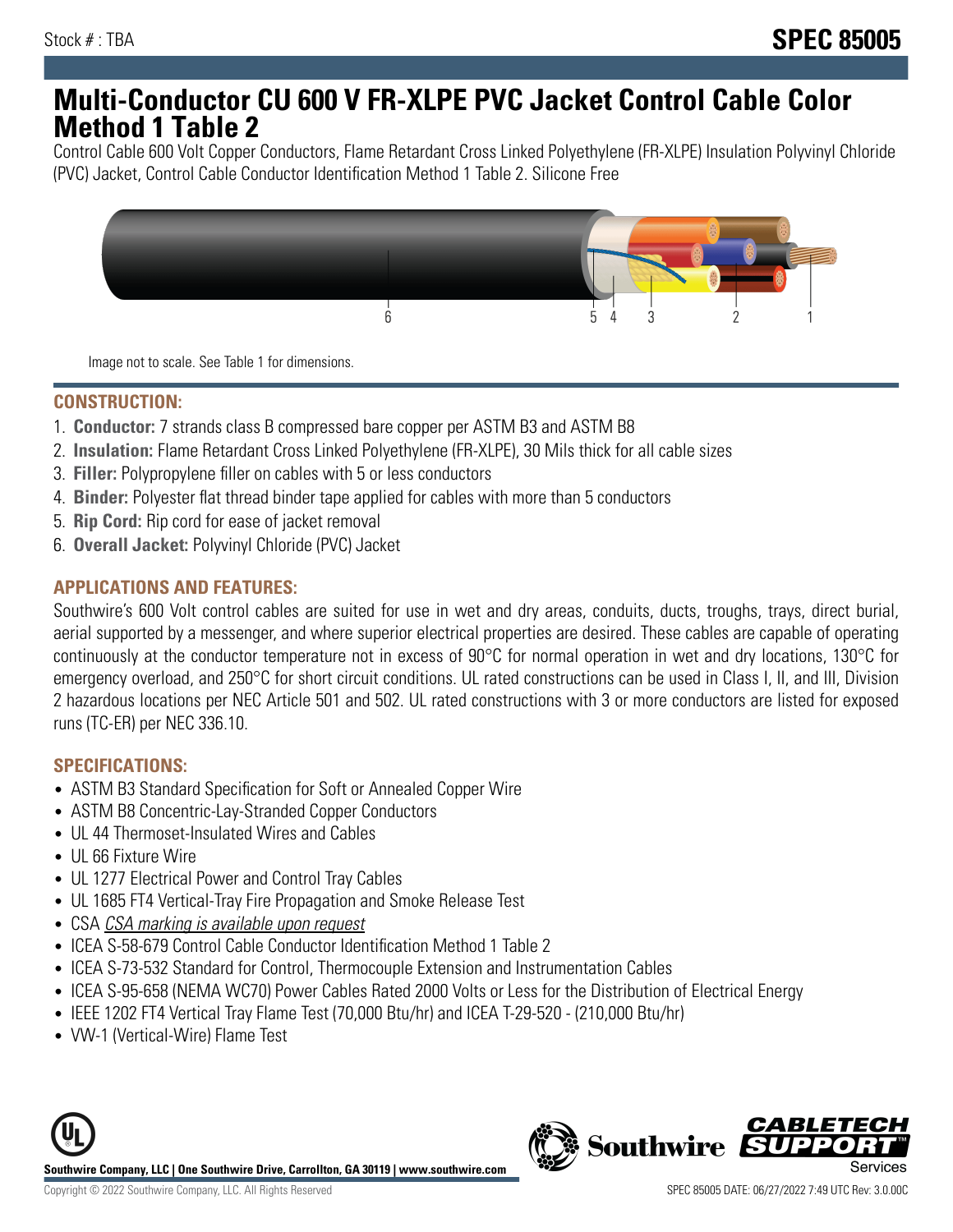## **SAMPLE PRINT LEGEND:**

#### UL Listed

SOUTHWIRE {UL} XX AWG X/C FR-XLPE CDRS 90C PVC JKT 600V TYPE TC-ER SUN. RES. DIRECT BURIAL YEAR {SEQUENTIAL FOOTAGE MARKS} SEQ FEET

#### Non UL Listed

SOUTHWIRE XX AWG X/C FR-XLPE CDRS 90C PVC JKT 600V SUN. RES. DIRECT BURIAL YEAR {SEQUENTIAL FOOTAGE MARKS} SEQ FEET

**Southwire Company, LLC | One Southwire Drive, Carrollton, GA 30119 | www.southwire.com (New Southwire SUPPORTINGLY)**